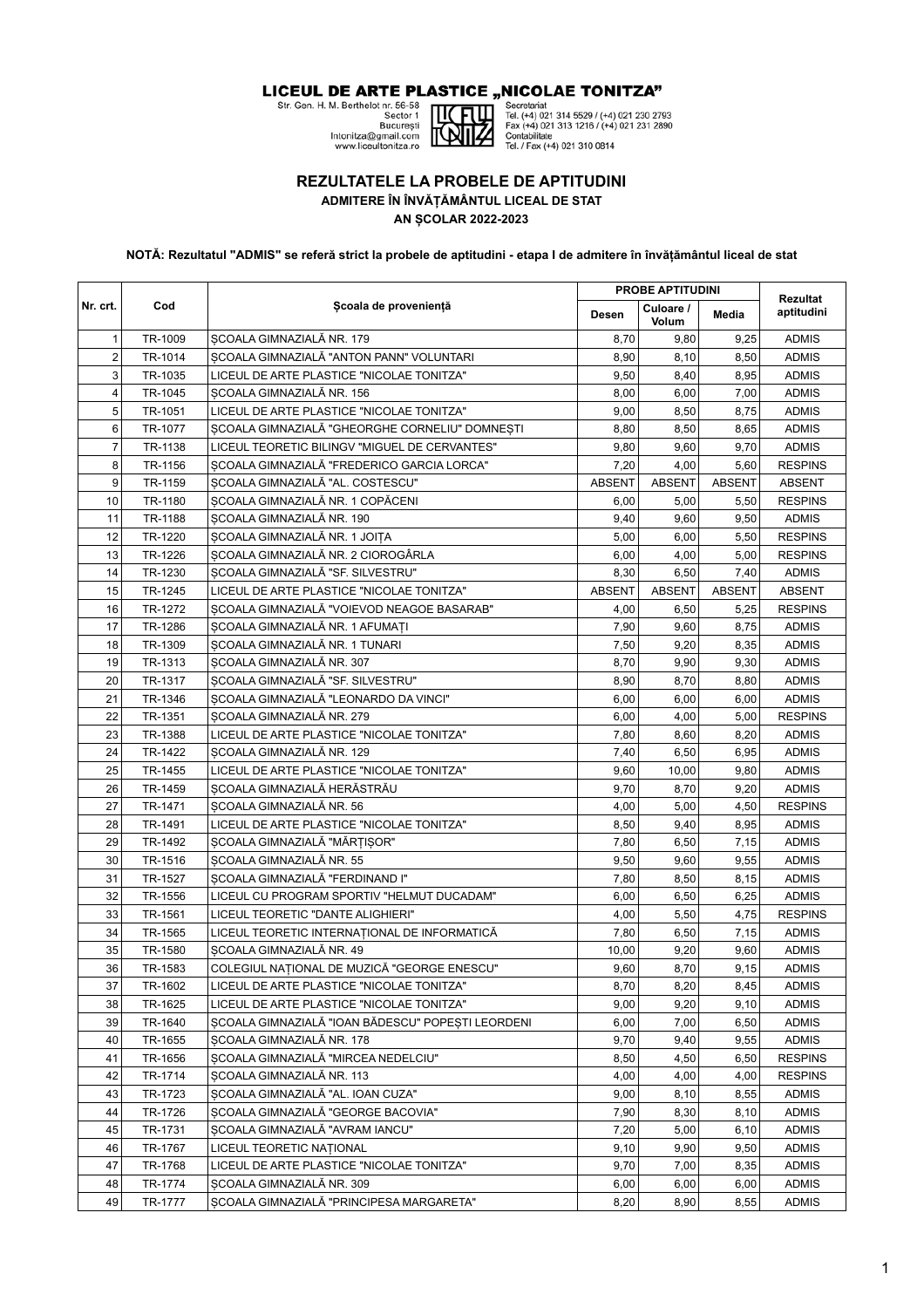| 50  | TR-1824 | SCOALA GIMNAZIALĂ NR. 7 GIURGIU                    | 4,00  | 9,00  | 6,50 | <b>RESPINS</b>               |
|-----|---------|----------------------------------------------------|-------|-------|------|------------------------------|
| 51  | TR-1828 | SCOALA GIMNAZIALĂ NR. 59                           | 7,90  | 8,00  | 7,95 | <b>ADMIS</b>                 |
| 52  | TR-1840 | SCOALA GIMNAZIALĂ "VASILE ALECSANDRI"              | 9,20  | 9,10  | 9,15 | <b>ADMIS</b>                 |
| 53  | TR-1854 | SCOALA GIMNAZIALĂ "CONSTANTIN BRÂNCUȘI"            | 7,30  | 8,10  | 7,70 | <b>ADMIS</b>                 |
| 54  | TR-1874 | SCOALA GIMNAZIALĂ NR. 179                          | 7,40  | 8,60  | 8,00 | <b>ADMIS</b>                 |
| 55  | TR-1882 | LICEUL DE ARTE PLASTICE "NICOLAE TONITZA"          | 8,10  | 9,40  | 8,75 | <b>ADMIS</b>                 |
| 56  | TR-1947 | SCOALA GIMNAZIALĂ "I.H. RĂDULESCU" URZICENI        | 9,70  | 6,50  | 8,10 | <b>ADMIS</b>                 |
| 57  | TR-1969 | COLEGIUL NAȚIONAL "ELENA CUZA"                     | 7,20  | 8,20  | 7,70 | <b>ADMIS</b>                 |
| 58  | TR-1973 | SCOALA GIMNAZIALĂ "PIA BRĂTIANU"                   | 9,70  | 9,00  | 9,35 | <b>ADMIS</b>                 |
| 59  | TR-1997 | SCOALA GIMNAZIALĂ NR. 1 FRĂTESTI GIURGIU           | 7,90  | 4,00  | 5,95 | <b>RESPINS</b>               |
| 60  | TR-2007 | LICEUL DE ARTE PLASTICE "NICOLAE TONITZA"          | 6,00  | 4,00  | 5,00 | <b>RESPINS</b>               |
| 61  | TR-2015 | SCOALA GIMNAZIALĂ NR. 5                            | 9,60  | 10,00 | 9,80 | <b>ADMIS</b>                 |
| 62  | TR-2104 | SCOALA GIMNAZIALĂ "LUCEAFĂRUL"                     | 9,40  | 8,50  | 8,95 | <b>ADMIS</b>                 |
| 63  | TR-2105 | SCOALA GIMNAZIALĂ NR. 124                          | 4,00  | 5,00  | 4,50 | <b>RESPINS</b>               |
| 64  | TR-2166 | SCOALA GIMNAZIALĂ "MARIA ROSETTI"                  | 9,60  | 8,20  | 8,90 | <b>ADMIS</b>                 |
| 65  | TR-2209 | SCOALA GIMNAZIALĂ NR. 169                          | 9,30  | 9,10  | 9,20 | <b>ADMIS</b>                 |
| 66  | TR-2215 | SCOALA GIMNAZIALĂ "SF. ANDREI"                     | 8,30  | 9,20  | 8,75 | <b>ADMIS</b>                 |
| 67  | TR-2222 | LICEUL DE ARTE PLASTICE "NICOLAE TONITZA"          | 10,00 | 9,50  | 9,75 | <b>ADMIS</b>                 |
| 68  | TR-2231 | SCOALA GIMNAZIALĂ NR. 66                           | 9,00  | 9,90  | 9,45 | <b>ADMIS</b>                 |
| 69  | TR-2237 | SCOALA GIMNAZIALĂ NR. 189                          | 8,00  | 8,10  | 8,05 | <b>ADMIS</b>                 |
| 70  | TR-2249 | SCOALA GIMNAZIALĂ NR. 97                           | 7,30  | 8,40  | 7,85 | <b>ADMIS</b>                 |
| 71  | TR-2271 | SCOALA GIMNAZIALĂ "MIRCEA SÂNTIMBREANU"            | 6,00  | 6,50  | 6,25 | <b>ADMIS</b>                 |
| 72  | TR-2275 | SCOALA GIMNAZIALĂ NR. 112                          | 9,20  | 8,80  | 9,00 | <b>ADMIS</b>                 |
| 73  | TR-2281 | LICEUL DE ARTE PLASTICE "NICOLAE TONITZA"          | 8,10  | 7,95  | 8,02 | <b>ADMIS</b>                 |
| 74  | TR-2283 | SCOALA GIMNAZIALĂ "MIHAI BOTEZ"                    | 8,00  | 8,20  | 8,10 | <b>ADMIS</b>                 |
| 75  | TR-2355 | SCOALA GIMNAZIALĂ "PIA BRĂTIANU"                   | 7,60  | 8,50  | 8,05 | <b>ADMIS</b>                 |
| 76  | TR-2359 | SCOALA GIMNAZIALĂ "NICOLAE GRIGORESCU"             | 9,90  | 10,00 | 9,95 | <b>ADMIS</b>                 |
| 77  | TR-2362 | SCOALA GIMNAZIALĂ NR. 1 BRAGADIRU                  | 7,60  | 8,50  | 8,05 | <b>ADMIS</b>                 |
| 78  | TR-2374 | SCOALA GIMNAZIALĂ NR. 1 VIDELE                     | 10,00 | 9,90  | 9,95 | <b>ADMIS</b>                 |
| 79  | TR-2404 | LICEUL DE ARTE PLASTICE "NICOLAE TONITZA"          | 9,00  | 8,20  | 8,60 | <b>ADMIS</b>                 |
| 80  | TR-2447 | SCOALA GIMNAZIALĂ "AVRAM IANCU"                    | 7,60  | 7,90  | 7,75 | <b>ADMIS</b>                 |
| 81  | TR-2464 | SCOALA GIMNAZIALĂ DRIDU                            | 5,00  | 6,00  | 5,50 | <b>RESPINS</b>               |
| 82  | TR-2474 | SCOALA GIMNAZIALĂ NR. 190                          | 9,30  | 9,10  | 9,20 | <b>ADMIS</b>                 |
| 83  | TR-2518 | COLEGIUL NAȚIONAL "ELENA CUZA"                     | 5,00  | 5,50  | 5,25 | <b>RESPINS</b>               |
| 84  | TR-2584 | SCOALA GIMNAZIALĂ NR. 20                           | 9,40  | 8,80  | 9,10 | <b>ADMIS</b>                 |
| 85  | TR-2600 | LICEUL DE ARTE PLASTICE "NICOLAE TONITZA"          | 9,50  | 10,00 | 9,75 | <b>ADMIS</b>                 |
| 86  | TR-2628 | LICEUL DE ARTE PLASTICE "NICOLAE TONITZA"          | 10,00 | 8,60  | 9,30 | <b>ADMIS</b>                 |
| 87  | TR-2654 | LICEUL TEORETIC INTERNAȚIONAL DE INFORMATICĂ       | 8,50  | 9,00  | 8,75 | <b>ADMIS</b>                 |
| 88  | TR-2662 | SCOALA GIMNAZIALĂ NR. 280                          | 7,00  | 6,50  | 6,75 |                              |
| 89  |         | SCOALA GIMNAZIALĂ NR. 51                           |       |       |      | <b>ADMIS</b><br><b>ADMIS</b> |
|     | TR-2696 | LICEUL DE ARTE PLASTICE "NICOLAE TONITZA"          | 9,20  | 9,00  | 9,10 |                              |
| 90  | TR-2704 |                                                    | 8,50  | 9,50  | 9,00 | <b>ADMIS</b>                 |
| 91  | TR-2734 | SCOALA GIMNAZIALĂ NR. 119                          | 7,50  | 6,50  | 7,00 | <b>ADMIS</b>                 |
| 92  | TR-2749 | COLEGIUL NAȚIONAL "ȘCOALA CENTRALĂ"                | 9,20  | 9,10  | 9,15 | <b>ADMIS</b>                 |
| 93  | TR-2763 | LICEUL DE ARTE PLASTICE "NICOLAE TONITZA"          | 9,70  | 8,40  | 9,05 | <b>ADMIS</b>                 |
| 94  | TR-2810 | SCOALA GIMNAZIALĂ "MĂRȚISOR"                       | 5,00  | 4,50  | 4,75 | <b>RESPINS</b>               |
| 95  | TR-2829 | SCOALA GIMNAZIALĂ NR. 3 PALANCA                    | 7,20  | 8,20  | 7,70 | <b>ADMIS</b>                 |
| 96  | TR-2849 | SCOALA GIMNAZIALĂ NR. 97                           | 6,00  | 4,50  | 5,25 | <b>RESPINS</b>               |
| 97  | TR-2876 | SCOALA GIMNAZIALĂ NR. 133                          | 5,00  | 6,00  | 5,50 | <b>RESPINS</b>               |
| 98  | TR-2912 | ȘCOALA GIMNAZIALĂ NR. 163                          | 6,00  | 5,50  | 5,75 | <b>RESPINS</b>               |
| 99  | TR-2949 | SCOALA GIMNAZIALĂ "SF. MARTIRI BRÂNCOVENI" GIURGIU | 5,00  | 4,50  | 4,75 | <b>RESPINS</b>               |
| 100 | TR-2958 | LICEUL DE ARTE PLASTICE "NICOLAE TONITZA"          | 9,20  | 9,20  | 9,20 | <b>ADMIS</b>                 |
| 101 | TR-2972 | SCOALA GIMNAZIALĂ NR. 145                          | 6,00  | 4,50  | 5,25 | <b>RESPINS</b>               |
| 102 | TR-2976 | SCOALA GIMNAZIALĂ NR. 2 BUFTEA                     | 9,60  | 8,00  | 8,80 | <b>ADMIS</b>                 |
| 103 | TR-2992 | LICEUL TEORETIC "AL. VLAHUȚĂ"                      | 8,30  | 8,50  | 8,40 | <b>ADMIS</b>                 |
| 104 | TR-3005 | SCOALA GIMNAZIALĂ NR. 280                          | 9,00  | 8,70  | 8,85 | <b>ADMIS</b>                 |
| 105 | TR-3006 | SCOALA GIMNAZIALĂ NR. 200                          | 7,30  | 6,00  | 6,65 | <b>ADMIS</b>                 |
| 106 | TR-3025 | COLEGIUL NAȚIONAL "MIHAI VITEAZUL"                 | 8,50  | 8,00  | 8,25 | <b>ADMIS</b>                 |
| 107 | TR-3027 | SCOALA GIMNAZIALĂ NR. 56                           | 7,20  | 4,00  | 5,60 | <b>RESPINS</b>               |
| 108 | TR-3028 | SCOALA GIMNAZIALĂ NR. 197                          | 9,80  | 9,90  | 9,85 | <b>ADMIS</b>                 |
| 109 | TR-3156 | SCOALA GIMNAZIALĂ "EREMIA GRIGORESCU"              | 4,00  | 6,50  | 5,25 | <b>RESPINS</b>               |
| 110 | TR-3174 | SCOALA GIMNAZIALĂ HERĂSTRĂU                        | 9,60  | 8,60  | 9,10 | <b>ADMIS</b>                 |
| 111 | TR-3177 | SCOALA GIMNAZIALĂ "NICOLAE TITULESCU"              | 5,00  | 7,50  | 6,25 | <b>ADMIS</b>                 |
| 112 | TR-3185 | SCOALA GIMNAZIALĂ NR. 279                          | 4,00  | 5,50  | 4,75 | <b>RESPINS</b>               |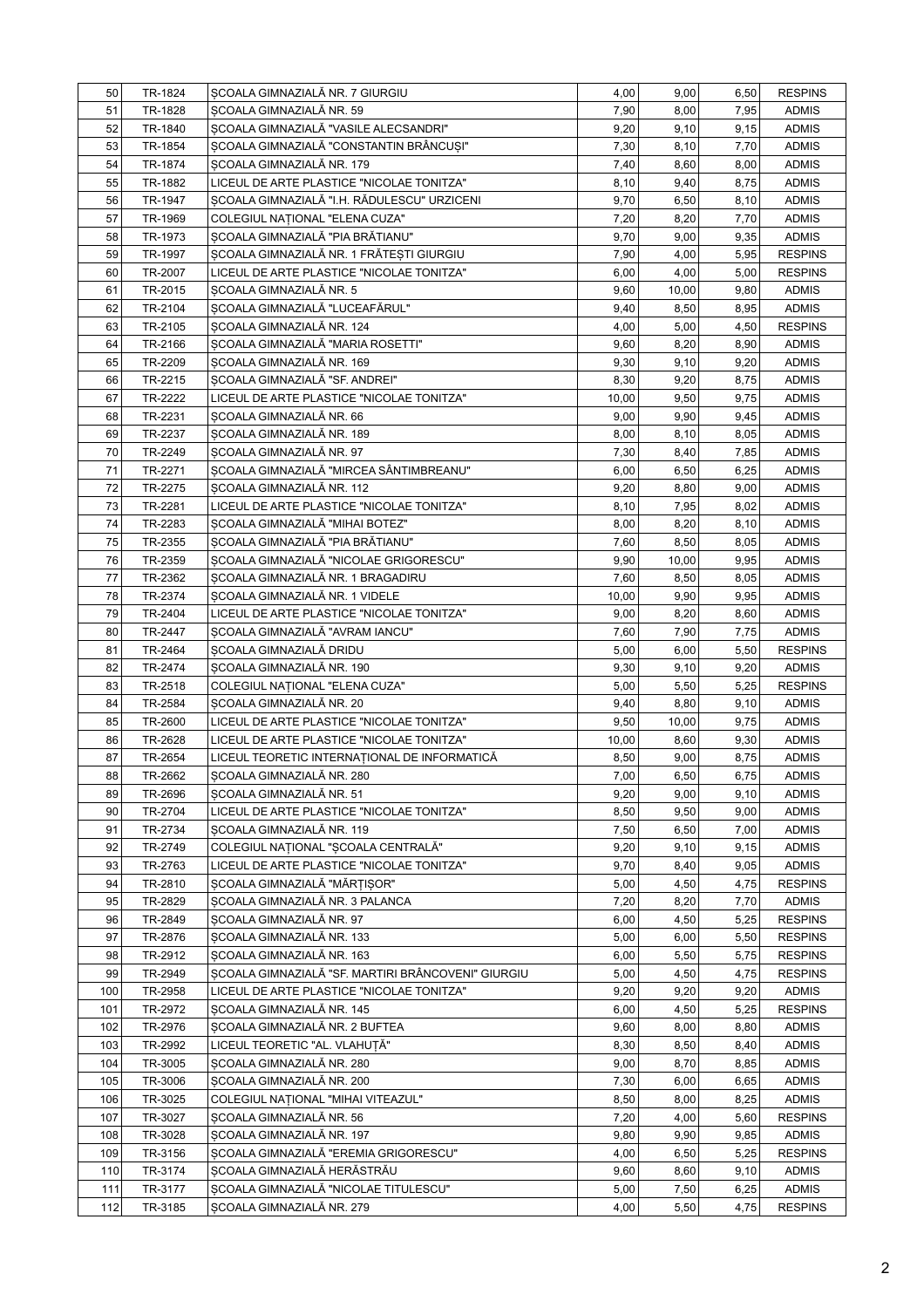| 113        | TR-3192            | SCOALA GIMNAZIALĂ NR. 56                                   | 9,00          | 9,30          | 9,15          | <b>ADMIS</b>                   |
|------------|--------------------|------------------------------------------------------------|---------------|---------------|---------------|--------------------------------|
| 114        | TR-3201            | SCOALA GIMNAZIALĂ ODOBESTI                                 | 7,40          | 8,20          | 7,80          | <b>ADMIS</b>                   |
| 115        | TR-3276            | SCOALA GIMNAZIALĂ NR. 195                                  | 8,10          | 6,50          | 7,30          | <b>ADMIS</b>                   |
| 116        | TR-3286            | SCOALA GIMNAZIALĂ "TITU MAIORESCU"                         | 8,60          | 9,80          | 9,20          | <b>ADMIS</b>                   |
| 117        | TR-3297            | SCOALA GIMNAZIALĂ NR. 95                                   | 8,00          | 9,30          | 8,65          | <b>ADMIS</b>                   |
| 118        | TR-3303            | SCOALA GIMNAZIALĂ "VIRGIL MAZILESCU"                       | 9,00          | 8,70          | 8,85          | ADMIS                          |
| 119        | TR-3336            | SCOALA GIMNAZIALĂ NR. 49                                   | 4,00          | 8,10          | 6,05          | <b>RESPINS</b>                 |
| 120        | TR-3345            | SCOALA GIMNAZIALĂ NR. 131                                  | 5,00          | 4,00          | 4,50          | <b>RESPINS</b>                 |
| 121        | TR-3351            | SCOALA GIMNAZIALĂ IANCULUI                                 | 9,10          | 9,90          | 9,50          | <b>ADMIS</b>                   |
| 122        | TR-3362            | LICEUL DE ARTE PLASTICE "NICOLAE TONITZA"                  | 10,00         | 10,00         | 10,00         | <b>ADMIS</b>                   |
| 123        | TR-3374            | LICEUL DE ARTE PLASTICE "NICOLAE TONITZA"                  | 10,00         | 10,00         | 10,00         | <b>ADMIS</b>                   |
| 124        | TR-3439            | LICEUL TEORETIC "AL. VLAHUȚĂ"                              | 6,00          | 7,70          | 6,85          | <b>ADMIS</b>                   |
| 125        | TR-3445            | SCOALA GIMNAZIALĂ NR. 131                                  | 9,50          | 9,70          | 9,60          | <b>ADMIS</b>                   |
| 126        | TR-3475            | LICEUL DE ARTE PLASTICE "NICOLAE TONITZA"                  | 8,30          | 9,70          | 9,00          | <b>ADMIS</b>                   |
| 127        | TR-3511            | SCOALA GIMNAZIALĂ NR. 311                                  | 8,20          | 6,50          | 7,35          | <b>ADMIS</b>                   |
| 128        | TR-3530            | LICEUL TEORETIC "IOAN PETRUȘ" OTOPENI                      | 8,20          | 8,50          | 8,35          | <b>ADMIS</b>                   |
| 129        | TR-3568            | LICEUL TEHNOLOGIC FIERBINȚI TÂRG                           | 7,30          | 4,50          | 5,90          | <b>RESPINS</b>                 |
| 130        | TR-3569            | SCOALA GIMNAZIALĂ NR. 150                                  | 9,00          | 9,50          | 9,25          | <b>ADMIS</b>                   |
| 131        | TR-3575            | SCOALA GIMNAZIALĂ NR. 195                                  | 7,50          | 4,50          | 6,00          | <b>RESPINS</b>                 |
| 132        | TR-3580            | LICEUL TEORETIC "DANTE ALIGHIERI"                          | 6,00          | 8,70          | 7,35          | <b>ADMIS</b>                   |
| 133        | TR-3624            | SCOALA GIMNAZIALĂ NR. 95                                   | 6,00          | 4,00          | 5,00          | <b>RESPINS</b>                 |
| 134        | TR-3637            | LICEUL DE ARTE PLASTICE "NICOLAE TONITZA"                  | 9,60          | 9,10          | 9,35          | <b>ADMIS</b>                   |
| 135        | TR-3644            | ȘCOALA GIMNAZIALĂ "ELENA VĂCĂRESCU"                        | 8,80          | 10,00         | 9,40          | <b>ADMIS</b>                   |
| 136        | TR-3656            | COLEGIUL NAȚIONAL "EMIL RACOVIȚĂ"                          | 9,90          | 9,90          | 9,90          | <b>ADMIS</b>                   |
| 137        | TR-3678            | SCOALA GIMNAZIALĂ NR. 133                                  | 4,00          | 4,00          | 4,00          | <b>RESPINS</b>                 |
| 138        | TR-3679            | SCOALA GIMNAZIALĂ "ELENA VĂCĂRESCU"                        | 9,60          | 10,00         | 9,80          | <b>ADMIS</b>                   |
| 139        | TR-3723            | LICEUL DE ARTE PLASTICE "NICOLAE TONITZA"                  | 9,70          | 10,00         | 9,85          | <b>ADMIS</b>                   |
| 140        | TR-3726            | SCOALA GIMNAZIALĂ NR. 19 BRAȘOV                            | 8,30          | 8,30          | 8,30          | <b>ADMIS</b>                   |
| 141        | TR-3749            | LICEUL DE ARTE PLASTICE "NICOLAE TONITZA"                  | <b>ABSENT</b> | <b>ABSENT</b> | <b>ABSENT</b> | <b>ABSENT</b>                  |
| 142        | TR-3753            | SCOALA GIMNAZIALĂ "CONSTANTIN BRÂNCUȘI"                    | 7,20          | 8,80          | 8,00          | <b>ADMIS</b>                   |
| 143        | TR-3783            | SCOALA GIMNAZIALĂ "ALICE VOINESCU" DR. T. SEVERIN          | 6,00          | 8,30          | 7,15          | <b>ADMIS</b>                   |
| 144        | TR-3788            | LICEUL DE ARTE PLASTICE "NICOLAE TONITZA"                  | 9,60          | 10,00         | 9,80          | <b>ADMIS</b>                   |
| 145        | TR-3828            | COLEGIUL BILINGV "GEORGE COSBUC"                           | 9,00          | 9,00          | 9,00          | <b>ADMIS</b>                   |
| 146        | TR-3837            | LICEUL TEORETIC "AL. IOAN CUZA" CORABIA                    | 8,60          | 9,20          | 8,90          | <b>ADMIS</b>                   |
| 147        | TR-3909            | SCOALA GIMNAZIALĂ "ANTON PANN" VOLUNTARI                   | 5,00          | 6,00          | 5,50          | <b>RESPINS</b>                 |
| 148        | TR-3914            | SCOALA GIMNAZIALĂ NR. 131                                  | 7,00          | 6,00          | 6,50          | <b>ADMIS</b>                   |
| 149        | TR-3919            | SCOALA GIMNAZIALĂ "MARIA ROSETTI"                          | 8,60          | 9,80          | 9,20          | <b>ADMIS</b>                   |
| 150        | TR-3931            | ȘCOALA GIMNAZIALĂ "PIA BRĂTIANU"                           | 4,00          | 4,00          | 4,00          | <b>RESPINS</b>                 |
| 151        | TR-3954            | SCOALA GIMNAZIALĂ NR. 52 IANCULUI                          | 9,40          | 9,70          | 9,55          | <b>ADMIS</b>                   |
| 152        | TR-3963            | SCOALA GIMNAZIALĂ "SF. TREIME"                             | 5,00          | 6,00          | 5,50          | <b>RESPINS</b>                 |
| 153        | TR-3993            | SCOALA GIMNAZIALĂ "GEORGE TOPÎRCEANU"                      | 9,00          | 10,00         | 9,50          | <b>ADMIS</b>                   |
| 154        | TR-4018            | LICEUL TEORETIC INTERNAȚIONAL DE INFORMATICĂ               | 9,10          | 9,20          | 9,15          | <b>ADMIS</b>                   |
| 155        | TR-4019            | SCOALA GIMNAZIALĂ "MARIA ROSETTI"                          | 5,00          | 7,50          | 6,25          | <b>ADMIS</b>                   |
| 156        | TR-4020            | SCOALA GIMNAZIALĂ NR. 280                                  | 9,70          | 9,50          | 9,60          | <b>ADMIS</b>                   |
| 157        | TR-4024            | SCOALA GIMNAZIALĂ "ANTON PANN" VOLUNTARI                   | 9,90          | 9,00          | 9,45          | <b>ADMIS</b>                   |
| 158        | TR-4087            | SCOALA GIMNAZIALĂ NR. 59                                   | 7,00          | 6,50          | 6,75          | <b>ADMIS</b>                   |
| 159        | TR-4130            | LICEUL DE ARTE PLASTICE "NICOLAE TONITZA"                  | 8,70          | 9,50          | 9,10          | <b>ADMIS</b>                   |
| 160        | TR-4157            | SCOALA GIMNAZIALĂ NR. 133                                  | 6,00          | 4,00          | 5,00          | <b>RESPINS</b>                 |
| 161        | TR-4188            | LICEUL TEORETIC "MARIN PREDA"                              | 8,70          | 8,70          | 8,70          | <b>ADMIS</b>                   |
| 162        | TR-4209            | SCOALA GIMNAZIALĂ NR. 194                                  | 9,80          | 8,10          | 8,95          | <b>ADMIS</b>                   |
| 163        | TR-4227            | LICEUL TEORETIC "AL. VLAHUȚĂ"                              | 8,80          | 9,20          | 9,00          | <b>ADMIS</b>                   |
| 164        | TR-4280            | LICEUL DE ARTE PLASTICE "NICOLAE TONITZA"                  | 9,60          | 8,40          | 9,00          | <b>ADMIS</b>                   |
| 165        | TR-4292            | LICEUL DE ARTE PLASTICE "NICOLAE TONITZA"                  | 10,00         | 9,30          | 9,65          | <b>ADMIS</b>                   |
| 166        | TR-4296            | SCOALA GIMNAZIALĂ NR. 97                                   | 7,40          | 7,90          | 7,65          | <b>ADMIS</b>                   |
| 167        | TR-4315            | SCOALA GIMNAZIALĂ "ADRIAN PĂUNESCU"                        | 7,40          | 6,50          | 6,95          | <b>ADMIS</b>                   |
| 168        | TR-4320            | SCOALA GIMNAZIALĂ NR. 56                                   | 9,20          | 9,90          | 9,55          | <b>ADMIS</b>                   |
|            |                    |                                                            |               |               |               |                                |
| 169        | TR-4324            | SCOALA GIMNAZIALĂ NR. 156<br>SCOALA GIMNAZIALĂ NR. 81      | 7,50          | 8,40          | 7,95          | <b>ADMIS</b>                   |
| 170<br>171 | TR-4376<br>TR-4399 | COLEGIUL NAȚIONAL "ȘCOALA CENTRALĂ"                        | 7,30<br>9,60  | 4,50<br>9,40  | 5,90<br>9,50  | <b>RESPINS</b><br><b>ADMIS</b> |
|            |                    |                                                            |               |               |               |                                |
| 172        | TR-4478            | SCOALA GIMNAZIALĂ NR. 59<br>SCOALA GIMNAZIALĂ "LUCEAFĂRUL" | 9,10          | 7,80          | 8,45          | <b>ADMIS</b><br><b>RESPINS</b> |
| 173        | TR-4516            |                                                            | 7,50          | 4,00          | 5,75          |                                |
| 174        | TR-4517            | LICEUL DE ARTE PLASTICE "NICOLAE TONITZA"                  | 9,80          | 9,00          | 9,40          | <b>ADMIS</b>                   |
| 175        | TR-4527            | SCOALA GIMNAZIALĂ NR. 280                                  | 8,60          | 9,00          | 8,80          | <b>ADMIS</b>                   |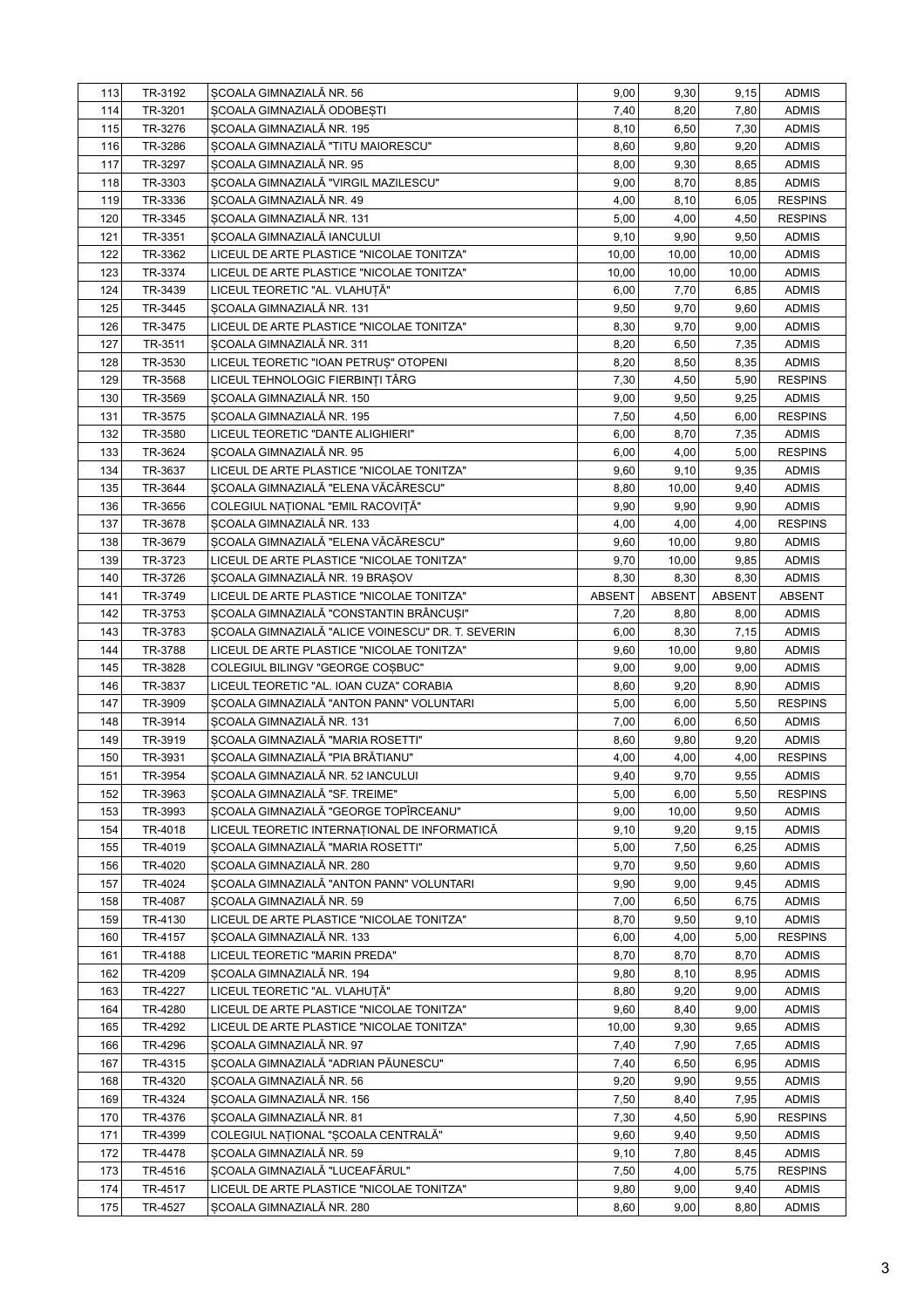| 176 | TR-4544 | SCOALA GIMNAZIALĂ NR. 24                     | 5,00          | 4,50          | 4,75          | <b>RESPINS</b> |
|-----|---------|----------------------------------------------|---------------|---------------|---------------|----------------|
| 177 | TR-4556 | SCOALA GIMNAZIALĂ NR. 127                    | 8,60          | 9,50          | 9,05          | <b>ADMIS</b>   |
| 178 | TR-4559 | SCOALA GIMNAZIALĂ "SF. VOIEVOZI"             | 9,60          | 9,10          | 9,35          | <b>ADMIS</b>   |
| 179 | TR-4568 | SCOALA GIMNAZIALĂ NR. 86                     | 4,00          | 4,00          | 4,00          | <b>RESPINS</b> |
| 180 | TR-4571 | LICEUL TEORETIC "NICHITA STÂNESCU"           | 7,00          | 6,50          | 6,75          | <b>ADMIS</b>   |
| 181 | TR-4588 | SCOALA GIMNAZIALĂ NR. 1 FLORESTI             | 7,20          | 7,80          | 7,50          | <b>ADMIS</b>   |
| 182 | TR-4647 | SCOALA GIMNAZIALĂ NR. 189                    | 7,90          | 6,50          | 7,20          | <b>ADMIS</b>   |
| 183 | TR-4658 | SCOALA GIMNAZIALĂ "GRIGORE GHICA VOIEVOD"    | 8,60          | 9,80          | 9,20          | <b>ADMIS</b>   |
| 184 | TR-4670 | SCOALA GIMNAZIALĂ IANCULUI                   | 9,90          | 10,00         | 9,95          | <b>ADMIS</b>   |
| 185 | TR-4741 | SCOALA GIMNAZIALĂ "REGINA MARIA"             | 9,10          | 9,40          | 9,25          | <b>ADMIS</b>   |
| 186 | TR-4742 | SCOALA GIMNAZIALĂ "TITU MAIORESCU"           | <b>ABSENT</b> | <b>ABSENT</b> | <b>ABSENT</b> | ABSENT         |
| 187 | TR-4748 | COLEGIUL GERMAN "GOETHE"                     | 7,20          | 8,40          | 7,80          | <b>ADMIS</b>   |
| 188 | TR-4755 | SCOALA GIMNAZIALĂ NR. 88                     | 5,00          | 6,00          | 5,50          | <b>RESPINS</b> |
| 189 | TR-4759 | SCOALA GIMNAZIALĂ NR. 4                      | 7,40          | 7,90          | 7,65          | <b>ADMIS</b>   |
| 190 | TR-4781 | LICEUL DE ARTE PLASTICE "NICOLAE TONITZA"    | 7,80          | 9,10          | 8,45          | <b>ADMIS</b>   |
| 191 | TR-4810 | SCOALA GIMNAZIALĂ NR. 85                     | 4,00          | 6,00          | 5,00          | <b>RESPINS</b> |
| 192 | TR-4825 | SCOALA GIMNAZIALĂ "OLGA GUDYNN"              | 5,00          | 6,50          | 5,75          | <b>RESPINS</b> |
| 193 | TR-4865 | LICEUL TEHNOLOGIC "SF. ANTIM IVIREANU"       | 7,20          | 6,50          | 6,85          | <b>ADMIS</b>   |
| 194 | TR-4885 | SCOALA GIMNAZIALĂ NR. 54                     | 9,50          | 8,90          | 9,20          | <b>ADMIS</b>   |
| 195 | TR-4914 | SCOALA GIMNAZIALĂ NR. 194                    | 6,00          | 5,00          | 5,50          | <b>RESPINS</b> |
| 196 | TR-4926 | LICEUL DE ARTE PLASTICE "NICOLAE TONITZA"    | 9,80          | 9,40          | 9,60          | <b>ADMIS</b>   |
| 197 | TR-4941 | ȘCOALA GIMNAZIALĂ NR. 181                    | 9,00          | 9,90          | 9,45          | <b>ADMIS</b>   |
| 198 | TR-4973 | ȘCOALA GIMNAZIALĂ NR. 1 MOARA VLĂSIEI        | 7,90          | 7,90          | 7,90          | <b>ADMIS</b>   |
| 199 | TR-4975 | SCOALA GIMNAZIALĂ NR. 1 CORNETU              | 6,00          | 7,40          | 6,70          | <b>ADMIS</b>   |
| 200 | TR-5003 | SCOALA GIMNAZIALĂ NR. 206                    | 6,00          | 8,40          | 7,20          | <b>ADMIS</b>   |
| 201 | TR-5004 | SCOALA GIMNAZIALĂ NR. 311                    | 7,00          | 6,50          | 6,75          | <b>ADMIS</b>   |
| 202 | TR-5021 | LICEUL DE ARTE PLASTICE "NICOLAE TONITZA"    | 9,40          | 9,00          | 9,20          | <b>ADMIS</b>   |
| 203 | TR-5035 | ȘCOALA GIMNAZIALĂ NR. 279                    | 8,00          | 8,50          | 8,25          | <b>ADMIS</b>   |
| 204 | TR-5045 | SCOALA GIMNAZIALĂ "SF. ANDREI"               | 7,60          | 8,00          | 7,80          | <b>ADMIS</b>   |
| 205 | TR-5070 | SCOALA GIMNAZIALĂ "AL. ODOBESCU" CHIAJNA     | 9,40          | 9,90          | 9,65          | <b>ADMIS</b>   |
| 206 | TR-5078 | SCOALA GIMNAZIALĂ "ION HELIADE RĂDULESCU"    | 8,80          | 9,40          | 9,10          | <b>ADMIS</b>   |
| 207 | TR-5106 | SCOALA GIMNAZIALĂ NR. 28                     | 7,90          | 6,00          | 6,95          | <b>ADMIS</b>   |
| 208 | TR-5134 | SCOALA GIMNAZIALĂ "SF. SILVESTRU"            | 6,00          | 8,20          | 7,10          | <b>ADMIS</b>   |
| 209 | TR-5141 | SCOALA GIMNAZIALĂ "LEONARDO DA VINCI"        | 5,00          | 5,00          | 5,00          | <b>RESPINS</b> |
| 210 | TR-5144 | LICEUL TEORETIC "NICOLAE IORGA"              | 7,90          | 8,60          | 8,25          | <b>ADMIS</b>   |
| 211 | TR-5170 | LICEUL TEORETIC "IOAN BARBU"                 | 8,90          | 9,70          | 9,30          | <b>ADMIS</b>   |
| 212 | TR-5185 | SCOALA GIMNAZIALĂ NR. 190                    | 6,00          | 8,40          | 7,20          | <b>ADMIS</b>   |
| 213 | TR-5247 | SCOALA GIMNAZIALĂ "PRINCIPESA MARGARETA"     | 7,80          | 7,90          | 7,85          | <b>ADMIS</b>   |
| 214 | TR-5330 | SCOALA GIMNAZIALĂ NR. 1 BALOTESTI            | 4,00          | 7,70          | 5,85          | <b>RESPINS</b> |
| 215 | TR-5335 | LICEUL DE ARTE PLASTICE "NICOLAE TONITZA"    | 9,10          | 9,80          | 9,45          | <b>ADMIS</b>   |
| 216 | TR-5365 | SCOALA GIMNAZIALĂ NR. 1 CORNETU              | 4,00          | 4,50          | 4,25          | <b>RESPINS</b> |
| 217 | TR-5395 | SCOALA GIMNAZIALĂ NR. 280                    | 7,40          | 8,40          | 7,90          | ADMIS          |
| 218 | TR-5421 | LICEUL DE ARTE PLASTICE "NICOLAE TONITZA"    | 8,60          | 9,90          | 9,25          | <b>ADMIS</b>   |
| 219 | TR-5425 | SCOALA GIMNAZIALĂ "LIVIU REBREANU" COMĂNEȘTI | 9,80          | 9,90          | 9,85          | <b>ADMIS</b>   |
| 220 | TR-5429 | SCOALA GIMNAZIALĂ NR. 190                    | 8,60          | 9,00          | 8,80          | <b>ADMIS</b>   |
| 221 | TR-5431 | SCOALA GIMNAZIALĂ "AVRAM IANCU"              | 9,90          | 10,00         | 9,95          | <b>ADMIS</b>   |
| 222 | TR-5441 | SCOALA GIMNAZIALĂ "REGINA MARIA"             | 9,20          | 8,40          | 8,80          | <b>ADMIS</b>   |
| 223 | TR-5477 | SCOALA GIMNAZIALĂ "PRINCIPESA MARGARETA"     | 7,20          | 6,00          | 6,60          | <b>ADMIS</b>   |
| 224 | TR-5482 | SCOALA GIMNAZIALĂ NR. 190                    | 5,00          | 8,40          | 6,70          | <b>ADMIS</b>   |
| 225 | TR-5583 | SCOALA GIMNAZIALĂ NR. 97                     | 6,00          | 9,70          | 7,85          | <b>ADMIS</b>   |
| 226 | TR-5595 | SCOALA GIMNAZIALĂ NR. 117                    | 8,50          | 8,50          | 8,50          | <b>ADMIS</b>   |
| 227 | TR-5619 | SCOALA GIMNAZIALĂ NR. 136                    | 9,00          | 8,60          | 8,80          | <b>ADMIS</b>   |
| 228 | TR-5691 | LICEUL DE ARTE PLASTICE "NICOLAE TONITZA"    | 8,70          | 9,10          | 8,90          | <b>ADMIS</b>   |
| 229 | TR-5708 | SCOALA GIMNAZIALĂ "TITU MAIORESCU"           | 9,40          | 10,00         | 9,70          | <b>ADMIS</b>   |
| 230 | TR-5731 | SCOALA GIMNAZIALĂ NR. 79                     | 8,10          | 7,80          | 7,95          | <b>ADMIS</b>   |
| 231 | TR-5771 | SCOALA GIMNAZIALĂ NR. 133                    | 5,00          | 5,50          | 5,25          | <b>RESPINS</b> |
| 232 | TR-5815 | SCOALA GIMNAZIALĂ "SF. ANDREI"               | 6,00          | 4,50          | 5,25          | <b>RESPINS</b> |
| 233 | TR-5818 | COLEGIUL NATIONAL "GRIGORE MOISIL"           | 8,60          | 9,00          | 8,80          | <b>ADMIS</b>   |
| 234 | TR-5827 | LICEUL DE ARTE PLASTICE "NICOLAE TONITZA"    | 9,10          | 9,60          | 9,35          | <b>ADMIS</b>   |
| 235 | TR-5834 | SCOALA GIMNAZIALĂ NR. 131                    | 4,00          | 5,00          | 4,50          | <b>RESPINS</b> |
| 236 | TR-5911 | SCOALA GIMNAZIALĂ "NICOLAE TITULESCU"        | 9,40          | 8,30          | 8,85          | <b>ADMIS</b>   |
| 237 | TR-5913 | SCOALA GIMNAZIALĂ "LUCEAFĂRUL"               | 8,50          | 6,50          | 7,50          | ADMIS          |
| 238 | TR-5929 | COLEGIUL NAȚIONAL "VICTOR BABEȘ"             | 8,40          | 5,50          | 6,95          | ADMIS          |
|     |         |                                              |               |               |               |                |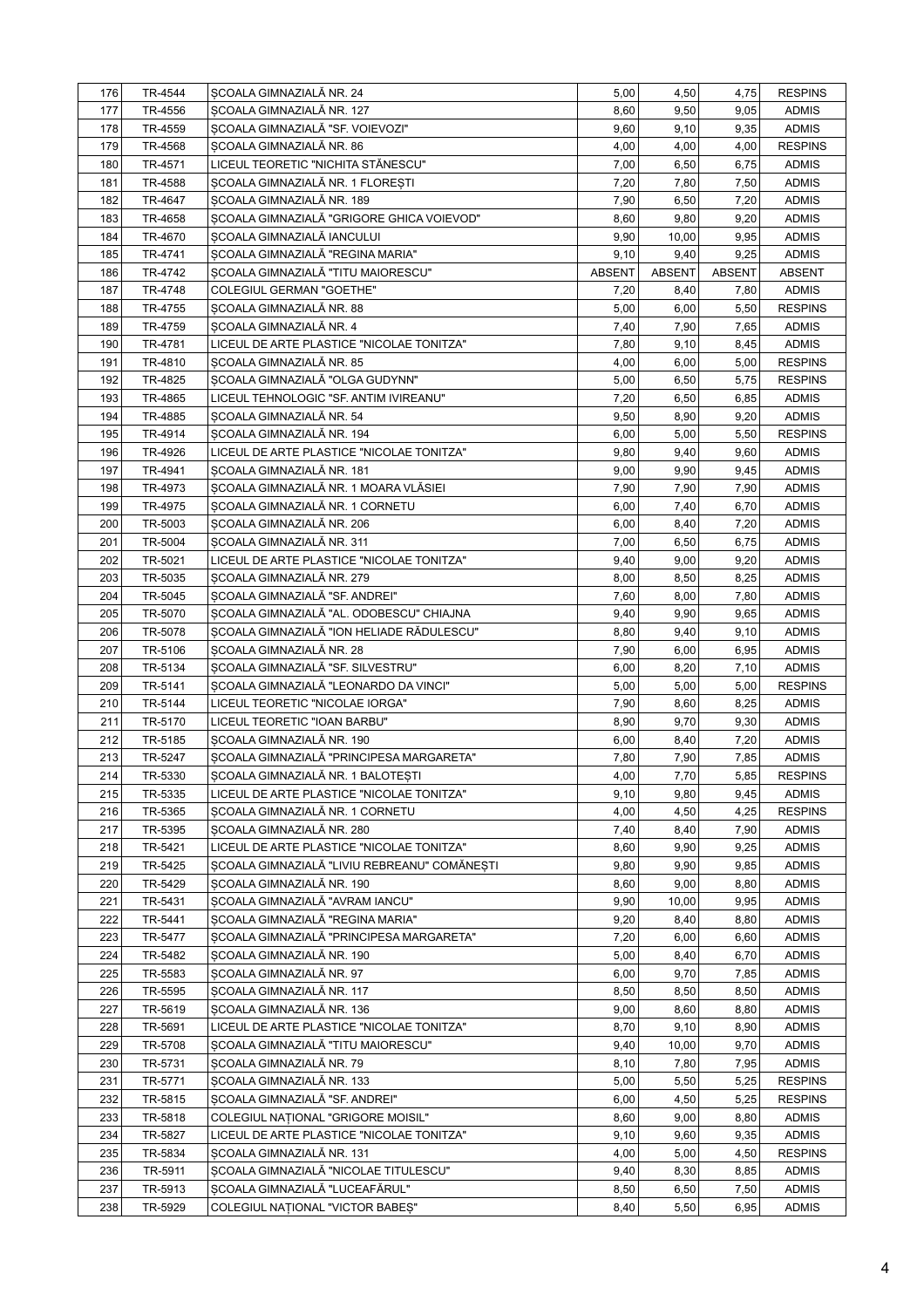| 239 | TR-5945 | LICEUL ROMÂNO-FINLANDEZ                                 | 8,50  | 10,00 | 9,25  | <b>ADMIS</b>   |
|-----|---------|---------------------------------------------------------|-------|-------|-------|----------------|
| 240 | TR-5958 | SCOALA GIMNAZIALĂ NR. 1 VIDELE                          | 4,00  | 7,70  | 5,85  | <b>RESPINS</b> |
| 241 | TR-5993 | SCOALA GIMNAZIALĂ "MAICA DOMNULUI"                      | 9,70  | 9,20  | 9,45  | <b>ADMIS</b>   |
| 242 | TR-6020 | SCOALA GIMNAZIALĂ "TUDOR ARGHEZI"                       | 9,90  | 9,65  | 9,77  | <b>ADMIS</b>   |
| 243 | TR-6049 | SCOALA GIMNAZIALĂ NR. 84                                | 9,20  | 9,50  | 9,35  | <b>ADMIS</b>   |
| 244 | TR-6062 | SCOALA GIMNAZIALĂ NR. 194                               | 7,50  | 8,30  | 7,90  | <b>ADMIS</b>   |
| 245 | TR-6068 | SCOALA GIMNAZIALĂ "ADRIAN PĂUNESCU"                     | 8,80  | 8,10  | 8,45  | <b>ADMIS</b>   |
| 246 | TR-6076 | LICEUL DE ARTE PLASTICE "NICOLAE TONITZA"               | 9,00  | 9,40  | 9,20  | <b>ADMIS</b>   |
| 247 | TR-6079 | LICEUL TEORETIC BILINGV "MIGUEL DE CERVANTES"           | 9,40  | 8,90  | 9,15  | <b>ADMIS</b>   |
| 248 | TR-6114 | ȘCOALA GIMNAZIALĂ "PIA BRĂTIANU"                        | 7,50  | 6,50  | 7,00  | <b>ADMIS</b>   |
| 249 | TR-6125 | SCOALA GIMNAZIALĂ NR. 1 AFUMATI                         | 9,20  | 8,50  | 8,85  | <b>ADMIS</b>   |
| 250 | TR-6139 | SCOALA GIMNAZIALĂ "ANTON PANN" VOLUNTARI                | 6,00  | 5,00  | 5,50  | <b>RESPINS</b> |
| 251 | TR-6158 | SCOALA GIMNAZIALĂ "FERDINAND I"                         | 7,20  | 5,00  | 6,10  | <b>ADMIS</b>   |
| 252 | TR-6186 | LICEUL TEORETIC "GRIGORE TOCILESCU" MIZIL               | 7,60  | 8,60  | 8,10  | <b>ADMIS</b>   |
| 253 | TR-6203 | LICEUL DE ARTE PLASTICE "NICOLAE TONITZA"               | 8,90  | 9,60  | 9,25  | <b>ADMIS</b>   |
| 254 | TR-6211 | SCOALA GIMNAZIALĂ "FREDERICO GARCIA LORCA"              | 10,00 | 10,00 | 10,00 | <b>ADMIS</b>   |
| 255 | TR-6212 | COLEGIUL NAȚIONAL "ȘCOALA CENTRALĂ"                     | 8,70  | 8,90  | 8,80  | <b>ADMIS</b>   |
| 256 | TR-6245 | SCOALA GIMNAZIALĂ NR. 190                               | 7,40  | 6,50  | 6,95  | <b>ADMIS</b>   |
| 257 | TR-6280 | SCOALA GIMNAZIALĂ NR. 169                               | 9,70  | 9,60  | 9,65  | <b>ADMIS</b>   |
| 258 | TR-6285 | LICEUL DE ARTE PLASTICE "NICOLAE TONITZA"               | 10,00 | 9,50  | 9,75  | <b>ADMIS</b>   |
| 259 | TR-6304 | SCOALA GIMNAZIALĂ NR. 194                               | 7,40  | 8,60  | 8,00  | <b>ADMIS</b>   |
| 260 | TR-6308 | SCOALA GIMNAZIALĂ "LEONARDO DA VINCI"                   | 5,00  | 8,00  | 6,50  | <b>ADMIS</b>   |
| 261 | TR-6309 | ȘCOALA GIMNAZIALĂ NR. 129                               | 5,00  | 5,00  | 5,00  | <b>RESPINS</b> |
| 262 | TR-6341 | SCOALA GIMNAZIALĂ NR. 1 CIOROGÂRLA                      | 9,40  | 9,90  | 9,65  | <b>ADMIS</b>   |
| 263 | TR-6360 | SCOALA GIMNAZIALĂ NR. 1 GĂLBINAS CĂLĂRAȘI               | 6,00  | 8,20  | 7,10  | <b>ADMIS</b>   |
| 264 | TR-6463 | LICEUL TEORETIC "RADU POPESCU" POPESTI-LEORDENI         | 4,00  | 6,00  | 5,00  | <b>RESPINS</b> |
| 265 | TR-6483 | LICEUL DE ARTE PLASTICE "NICOLAE TONITZA"               | 9,70  | 9,70  | 9,70  | <b>ADMIS</b>   |
| 266 | TR-6486 | SCOALA GIMNAZIALĂ "PRINCIPESA MARGARETA"                | 4,00  | 6,00  | 5,00  | <b>RESPINS</b> |
| 267 | TR-6539 | SCOALA GIMNAZIALĂ NR. 1 JILAVA                          | 4,00  | 4,00  | 4,00  | <b>RESPINS</b> |
| 268 | TR-6544 | ȘCOALA GIMNAZIALĂ "GRIGORE GHICA VOIEVOD"               | 7,20  | 9,70  | 8,45  | <b>ADMIS</b>   |
| 269 | TR-6558 | ȘCOALA GIMNAZIALĂ NR. 1 MIHAI EMINESCU ROȘIORII DE VEDE | 8,60  | 8,50  | 8,55  | <b>ADMIS</b>   |
| 270 | TR-6561 | SCOALA GIMNAZIALĂ "SF. ANDREI"                          | 9,30  | 9,70  | 9,50  | <b>ADMIS</b>   |
| 271 | TR-6569 | SCOALA GIMNAZIALĂ NR. 62                                | 4,00  | 5,00  | 4,50  | <b>RESPINS</b> |
| 272 | TR-6579 | SCOALA GIMNAZIALĂ NR. 1 CORBEANCA                       | 9,00  | 8,40  | 8,70  | <b>ADMIS</b>   |
| 273 | TR-6595 | LICEUL TEORETIC "DIMITRIE BOLINTINEANU"                 | 5,00  | 5,50  | 5,25  | <b>RESPINS</b> |
| 274 | TR-6655 | SCOALA GIMNAZIALĂ NR. 307                               | 9,70  | 9,00  | 9,35  | <b>ADMIS</b>   |
| 275 | TR-6682 | SCOALA GIMNAZIALĂ "LEONARDO DA VINCI"                   | 7,50  | 9,80  | 8,65  | <b>ADMIS</b>   |
| 276 | TR-6685 | SCOALA GIMNAZIALĂ "NICOLAE LABIȘ"                       | 8,00  | 6,50  | 7,25  | <b>ADMIS</b>   |
| 277 | TR-6690 | ȘCOALA GIMNAZIALĂ "GHEORGHE CORNELIU" DOMNEȘTI          | 8,70  | 8,80  | 8,75  | <b>ADMIS</b>   |
| 278 | TR-6699 | LICEUL DE ARTE PLASTICE "NICOLAE TONITZA"               | 10,00 | 10,00 | 10,00 | <b>ADMIS</b>   |
| 279 | TR-6749 | SCOALA GIMNAZIALĂ "ION I.C. BRĂTIANU"                   | 4,00  | 4,50  | 4,25  | <b>RESPINS</b> |
| 280 | TR-6757 | SCOALA GIMNAZIALĂ "TUDOR ARGHEZI"                       | 8,80  | 9,80  | 9,30  | <b>ADMIS</b>   |
| 281 | TR-6793 | SCOALA GIMNAZIALĂ "MAICA DOMNULUI"                      | 4,00  | 4,50  | 4,25  | <b>RESPINS</b> |
| 282 | TR-6798 | SCOALA GIMNAZIALĂ NR. 149                               | 9,30  | 9,60  | 9,45  | <b>ADMIS</b>   |
| 283 | TR-6813 | SCOALA GIMNAZIALĂ NR. 24                                | 9,40  | 10,00 | 9,70  | <b>ADMIS</b>   |
| 284 | TR-6832 | SCOALA GIMNAZIALĂ "REGINA MARIA"                        | 7,00  | 4,50  | 5,75  | <b>RESPINS</b> |
| 285 | TR-6875 | SCOALA GIMNAZIALĂ NR. 194                               | 7,40  | 6,00  | 6,70  | <b>ADMIS</b>   |
| 286 | TR-6917 | SCOALA GIMNAZIALĂ NR. 189                               | 7,50  | 5,00  | 6,25  | <b>ADMIS</b>   |
| 287 | TR-6918 | SCOALA GIMNAZIALĂ NR. 195                               | 9,70  | 9,90  | 9,80  | <b>ADMIS</b>   |
| 288 | TR-6957 | SCOALA GIMNAZIALĂ NR. 156                               | 10,00 | 8,70  | 9,35  | <b>ADMIS</b>   |
| 289 | TR-6963 | SCOALA GIMNAZIALĂ NR. 149                               | 9,40  | 9,00  | 9,20  | <b>ADMIS</b>   |
| 290 | TR-7011 | LICEUL DE ARTE PLASTICE "NICOLAE TONITZA"               | 8,90  | 8,50  | 8,70  | <b>ADMIS</b>   |
| 291 | TR-7055 | LICEUL TEORETIC "TRAIAN LALESCU" BRĂNEȘTI               | 6,00  | 6,50  | 6,25  | <b>ADMIS</b>   |
| 292 | TR-7074 | SCOALA GIMNAZIALĂ NR. 41                                | 7,20  | 8,90  | 8,05  | <b>ADMIS</b>   |
| 293 | TR-7081 | SCOALA GIMNAZIALĂ NR. 309                               | 7,40  | 5,50  | 6,45  | <b>ADMIS</b>   |
| 294 | TR-7082 | SCOALA GIMNAZIALĂ NR. 46                                | 5,00  | 4,00  | 4,50  | <b>RESPINS</b> |
| 295 | TR-7093 | COLEGIUL NAȚIONAL "MIHAI EMINESCU"                      | 9,60  | 9,30  | 9,45  | <b>ADMIS</b>   |
| 296 | TR-7107 | SCOALA GIMNAZIALĂ NR. 1 PANTELIMON                      | 9,90  | 9,00  | 9,45  | <b>ADMIS</b>   |
| 297 | TR-7112 | LICEUL TEORETIC "AL. VLAHUȚĂ"                           | 6,00  | 4,00  | 5,00  | <b>RESPINS</b> |
| 298 | TR-7115 | SCOALA GIMNAZIALĂ NR. 1 BUCSANI GIURGIU                 | 9,70  | 9,00  | 9,35  | <b>ADMIS</b>   |
| 299 | TR-7116 | SCOALA GIMNAZIALĂ NR. 128                               | 10,00 | 8,80  | 9,40  | <b>ADMIS</b>   |
| 300 | TR-7128 | SCOALA GIMNAZIALĂ "ORIZONT"                             | 8,00  | 9,90  | 8,95  | <b>ADMIS</b>   |
| 301 | TR-7138 | SCOALA GIMNAZIALĂ NR. 117                               | 8,60  | 8,60  | 8,60  | <b>ADMIS</b>   |
|     |         |                                                         |       |       |       |                |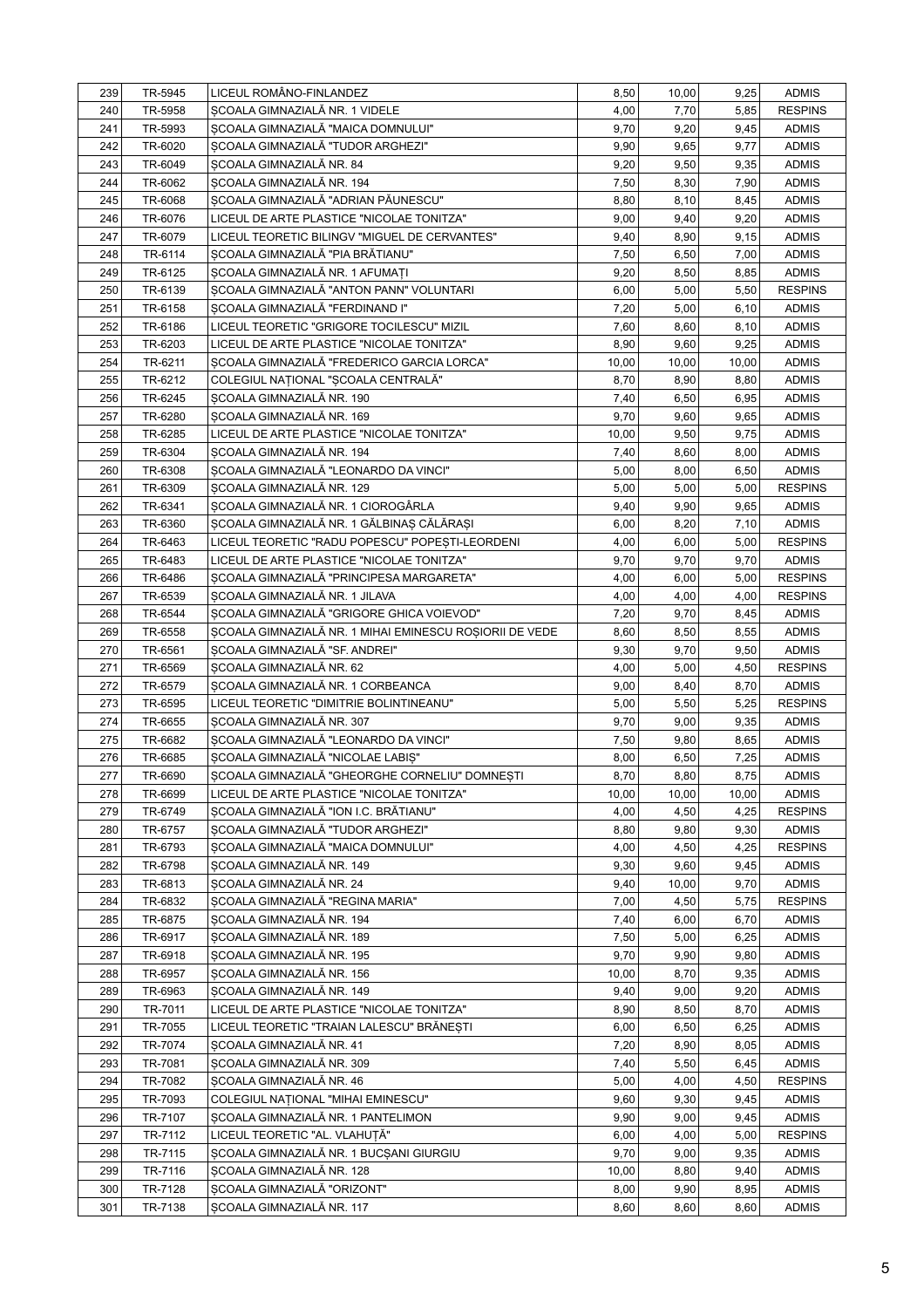| 302 | TR-7152 | LICEUL TEHNOLOGIC "SF. ANTIM IVIREANU"              | 7,20          | 7,70          | 7,45          | <b>ADMIS</b>   |
|-----|---------|-----------------------------------------------------|---------------|---------------|---------------|----------------|
| 303 | TR-7153 | LICEUL DE ARTE PLASTICE "NICOLAE TONITZA"           | 9,70          | 9,70          | 9,70          | <b>ADMIS</b>   |
| 304 | TR-7163 | SCOALA GIMNAZIALĂ NR. 5                             | 7,20          | 6,00          | 6,60          | <b>ADMIS</b>   |
| 305 | TR-7165 | SCOALA GIMNAZIALĂ NR. 62                            | 8,80          | 6,50          | 7,65          | <b>ADMIS</b>   |
| 306 | TR-7214 | SCOALA GIMNAZIALĂ NR. 129                           | 4,00          | 4,00          | 4,00          | <b>RESPINS</b> |
| 307 | TR-7226 | SCOALA GIMNAZIALĂ NR. 129                           | 5,00          | 8,30          | 6,65          | <b>ADMIS</b>   |
| 308 | TR-7239 | SCOALA GIMNAZIALĂ NR. 49                            | 8,60          | 8,50          | 8,55          | <b>ADMIS</b>   |
| 309 | TR-7249 | SCOALA GIMNAZIALĂ NR. 1 FRUMUȘANI                   | 8,50          | 7,90          | 8,20          | <b>ADMIS</b>   |
| 310 | TR-7271 | SCOALA GIMNAZIALĂ NICULESTI                         | 4,00          | 6,50          | 5,25          | <b>RESPINS</b> |
| 311 | TR-7275 | SCOALA GIMNAZIALĂ "IOAN BĂDESCU"                    | 6,00          | 5,50          | 5,75          | <b>RESPINS</b> |
| 312 | TR-7328 | LICEUL DE ARTE PLASTICE "NICOLAE TONITZA"           | 9,50          | 9,00          | 9,25          | <b>ADMIS</b>   |
| 313 | TR-7347 | SCOALA GIMNAZIALĂ NR. 39                            | 5,00          | 5,00          | 5,00          | <b>RESPINS</b> |
| 314 | TR-7349 | SCOALA GIMNAZIALĂ NR. 143                           | 4,00          | 4,50          | 4,25          | <b>RESPINS</b> |
| 315 | TR-7389 | COLEGIUL NAȚIONAL "ELENA CUZA"                      | 8,80          | 9,80          | 9,30          | <b>ADMIS</b>   |
| 316 | TR-7432 | LICEUL DE ARTE PLASTICE "NICOLAE TONITZA"           | 8,80          | 9,20          | 9,00          | <b>ADMIS</b>   |
| 317 | TR-7474 | SCOALA GIMNAZIALĂ "FREDERICO GARCIA LORCA"          | 8,40          | 8,80          | 8,60          | <b>ADMIS</b>   |
| 318 | TR-7495 | LICEUL TEORETIC "AL. VLAHUȚĂ"                       | 7,00          | 10,00         | 8,50          | <b>ADMIS</b>   |
| 319 | TR-7527 | COLEGIUL NAȚIONAL "ȘCOALA CENTRALĂ"                 | 4,00          | 5,50          | 4,75          | <b>RESPINS</b> |
| 320 | TR-7533 | SCOALA GIMNAZIALĂ "DISCOVERY"                       | 9,80          | 9,60          | 9,70          | <b>ADMIS</b>   |
| 321 | TR-7546 | SCOALA GIMNAZIALĂ "ANTON PANN" VOLUNTARI            | 7,00          | 7,00          | 7,00          | <b>ADMIS</b>   |
| 322 | TR-7576 | SCOALA GIMNAZIALĂ "ZAHARIA STANCU" ROSIORII DE VEDE | 7,20          | 6,50          | 6,85          | <b>ADMIS</b>   |
| 323 | TR-7579 | LICEUL DE ARTE PLASTICE "NICOLAE TONITZA"           | 9,30          | 9,60          | 9,45          | <b>ADMIS</b>   |
| 324 | TR-7589 | LICEUL PEDAGOGIC "ANASTASIA POPESCU"                | 9,80          | 9,90          | 9,85          | <b>ADMIS</b>   |
| 325 | TR-7593 | COLEGIUL NATIONAL "GRIGORE MOISIL"                  | <b>ABSENT</b> | <b>ABSENT</b> | <b>ABSENT</b> | ABSENT         |
| 326 | TR-7609 | LICEUL TEORETIC WALDORF                             | 9,40          | 9,40          | 9,40          | <b>ADMIS</b>   |
| 327 | TR-7643 | LICEUL TEORETIC "EUGEN LOVINESCU"                   | 4,00          | 6,00          | 5,00          | <b>RESPINS</b> |
| 328 | TR-7688 | SCOALA GIMNAZIALĂ "GEORGE TOPÎRCEANU"               | 9,30          | 8,80          | 9,05          | <b>ADMIS</b>   |
| 329 | TR-7744 | SCOALA GIMNAZIALĂ NR. 1 PANTELIMON                  | 7,90          | 8,40          | 8,15          | <b>ADMIS</b>   |
| 330 | TR-7820 | LICEUL DE ARTE PLASTICE "NICOLAE TONITZA"           | 9,90          | 9,20          | 9,55          | <b>ADMIS</b>   |
| 331 | TR-7821 | SCOALA GIMNAZIALĂ NR. 128                           | 7,40          | 7,90          | 7,65          | <b>ADMIS</b>   |
| 332 | TR-7856 | LICEUL DE ARTE PLASTICE "NICOLAE TONITZA"           | 9,70          | 10,00         | 9,85          | <b>ADMIS</b>   |
| 333 | TR-7864 | SCOALA GIMNAZIALĂ NR. 81                            | 7,40          | 6,50          | 6,95          | <b>ADMIS</b>   |
| 334 | TR-7869 | SCOALA GIMNAZIALĂ NR. 1 BRAGADIRU                   | 6,00          | 8,70          | 7,35          | <b>ADMIS</b>   |
| 335 | TR-7886 | LICEUL TEHNOLOGIC "SF. ANTIM IVIREANU"              | 4,00          | 6,00          | 5,00          | <b>RESPINS</b> |
| 336 | TR-7891 | SCOALA GIMNAZIALĂ NR. 1 CIOROGÂRLA                  | 7,30          | 5,50          | 6,40          | <b>ADMIS</b>   |
| 337 | TR-7897 | SCOALA GIMNAZIALĂ NR. 1 BRAGADIRU                   | 6,00          | 6,50          | 6,25          | <b>ADMIS</b>   |
| 338 | TR-7904 | SCOALA GIMNAZIALĂ NR. 77                            | 9,70          | 8,70          | 9,20          | <b>ADMIS</b>   |
| 339 | TR-7928 | ȘCOALA GIMNAZIALĂ "SF. SILVESTRU"                   | 7,40          | 7,50          | 7,45          | <b>ADMIS</b>   |
| 340 | TR-7987 | ȘCOALA GIMNAZIALĂ SCUTELNICI                        | 6,00          | 6,50          | 6,25          | <b>ADMIS</b>   |
| 341 | TR-7997 | SCOALA GIMNAZIALĂ NR. 55                            | 8,50          | 9,80          | 9,15          | <b>ADMIS</b>   |
| 342 | TR-8065 | SCOALA GIMNAZIALĂ NR. 88                            | 7,30          | 8,00          | 7,65          | <b>ADMIS</b>   |
| 343 | TR-8079 | COLEGIUL ECONOMIC "COSTIN C. KIRITESCU"             | 9,80          | 9,30          | 9,55          | <b>ADMIS</b>   |
| 344 | TR-8092 | SCOALA GIMNAZIALĂ "ORIZONT"                         | 6,00          | 5,50          | 5,75          | <b>RESPINS</b> |
| 345 | TR-8107 | SCOALA GIMNAZIALĂ NR. 179                           | 7,50          | 9,00          | 8,25          | <b>ADMIS</b>   |
| 346 | TR-8110 | SCOALA GIMNAZIALĂ NR. 169                           | 7,30          | 9,00          | 8,15          | <b>ADMIS</b>   |
| 347 | TR-8157 | SCOALA GIMNAZIALĂ NR. 2 PERIS                       | 7,40          | 7,40          | 7,40          | <b>ADMIS</b>   |
| 348 | TR-8190 | SCOALA GIMNAZIALĂ NR. 25                            | 5,00          | 6,50          | 5,75          | <b>RESPINS</b> |
| 349 | TR-8209 | SCOALA GIMNAZIALĂ NR. 31                            | 9,30          | 8,90          | 9,10          | <b>ADMIS</b>   |
| 350 | TR-8210 | SCOALA GIMNAZIALĂ "IONEL TEODOREANU"                | 9,40          | 9,60          | 9,50          | <b>ADMIS</b>   |
| 351 | TR-8213 | SCOALA GIMNAZIALĂ NR. 129                           | 9,30          | 10,00         | 9,65          | <b>ADMIS</b>   |
| 352 | TR-8238 | LICEUL TEORETIC "DANTE ALIGHIERI"                   | 4,00          | 5,50          | 4,75          | <b>RESPINS</b> |
| 353 | TR-8253 | SCOALA GIMNAZIALĂ NR. 133                           | 7,80          | 6,00          | 6,90          | <b>ADMIS</b>   |
| 354 | TR-8273 | SCOALA GIMNAZIALĂ NR. 49                            | 7,00          | 6,00          | 6,50          | <b>ADMIS</b>   |
| 355 | TR-8277 | LICEUL CU PROGRAM SPORTIV "CETATE DEVA"             | 7,40          | 6,50          | 6,95          | <b>ADMIS</b>   |
| 356 | TR-8290 | SCOALA GIMNAZIALĂ NR. 1 BUFTEA                      | 7,30          | 9,60          | 8,45          | <b>ADMIS</b>   |
| 357 | TR-8299 | SCOALA GIMNAZIALĂ NR. 47                            | 7,90          | 8,20          | 8,05          | <b>ADMIS</b>   |
| 358 | TR-8324 | SCOALA GIMNAZIALĂ NR. 82                            | 7,20          | 6,00          | 6,60          | <b>ADMIS</b>   |
| 359 | TR-8363 | LICEUL TEHNOLOGIC "SF. ANTIM IVIREANU"              | 9,80          | 10,00         | 9,90          | <b>ADMIS</b>   |
| 360 | TR-8381 | ȘCOALA GIMNAZIALĂ NR. 1 AFUMAȚI                     | 7,40          | 5,50          | 6,45          | <b>ADMIS</b>   |
| 361 | TR-8382 | SCOALA GIMNAZIALĂ NR. 80                            | 7,90          | 8,70          | 8,30          | <b>ADMIS</b>   |
| 362 | TR-8388 | SCOALA GIMNAZIALĂ "GEORGE BACOVIA"                  | 7,80          | 5,00          | 6,40          | <b>ADMIS</b>   |
| 363 | TR-8404 | SCOALA GIMNAZIALĂ NR. 1 BRAGADIRU                   | 5,00          | 7,20          | 6,10          | <b>ADMIS</b>   |
| 364 | TR-8476 | LICEUL TEORETIC BILINGV "ITA WEGMAN"                | 8,90          | 7,00          | 7,95          | <b>ADMIS</b>   |
|     |         |                                                     |               |               |               |                |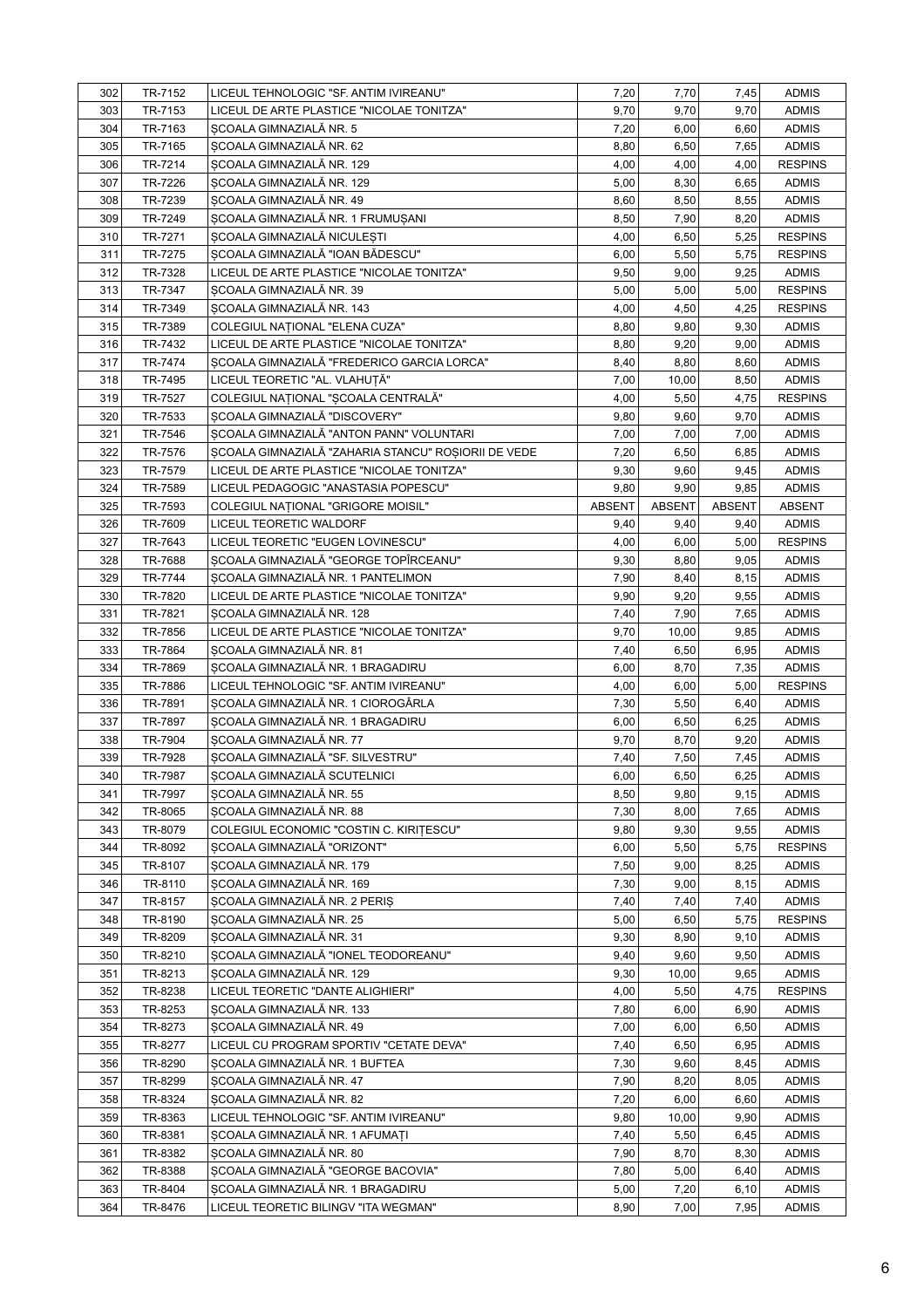| 365        | TR-8485 | SCOALA GIMNAZIALĂ NR. 2 VOLUNTARI                      | 9,20          | 9,20          | 9,20          | <b>ADMIS</b>                 |
|------------|---------|--------------------------------------------------------|---------------|---------------|---------------|------------------------------|
| 366        | TR-8489 | LICEUL TEORETIC "AL. VLAHUȚĂ"                          | 7,20          | 9,00          | 8,10          | <b>ADMIS</b>                 |
| 367        | TR-8494 | COLEGIUL NATIONAL BILINGV "GEORGE COSBUC"              | 9,80          | 9,30          | 9,55          | <b>ADMIS</b>                 |
| 368        | TR-8506 | SCOALA GIMNAZIALĂ "CONSTANTIN BRÂNCUȘI"                | 9,50          | 8,00          | 8,75          | <b>ADMIS</b>                 |
| 369        | TR-8512 | LICEUL DE ARTE PLASTICE "NICOLAE TONITZA"              | 9,90          | 9,90          | 9,90          | <b>ADMIS</b>                 |
| 370        | TR-8562 | LICEUL DE ARTE PLASTICE "NICOLAE TONITZA"              | 9,20          | 9,00          | 9,10          | <b>ADMIS</b>                 |
| 371        | TR-8563 | SCOALA GIMNAZIALĂ NR. 190                              | 4,00          | 4,50          | 4,25          | <b>RESPINS</b>               |
| 372        | TR-8600 | SCOALA GIMNAZIALĂ NR. 197                              | 9,20          | 8,40          | 8,80          | <b>ADMIS</b>                 |
| 373        | TR-8603 | LICEUL DE ARTE PLASTICE "NICOLAE TONITZA"              | 8,90          | 9,10          | 9,00          | <b>ADMIS</b>                 |
| 374        | TR-8618 | SCOALA GIMNAZIALĂ NR. 116                              | 8,60          | 8,10          | 8,35          | <b>ADMIS</b>                 |
| 375        | TR-8642 | SCOALA GIMNAZIALĂ "NICOLAE GRIGORESCU"                 | 5,00          | 4,00          | 4,50          | <b>RESPINS</b>               |
| 376        | TR-8650 | SCOALA GIMNAZIALĂ "ION I.C. BRĂTIANU"                  | 5,00          | 5,50          | 5,25          | <b>RESPINS</b>               |
| 377        | TR-8689 | SCOALA GIMNAZIALĂ "MAICA DOMNULUI"                     | 5,00          | 4,00          | 4,50          | <b>RESPINS</b>               |
| 378        | TR-8705 | SCOALA GIMNAZIALĂ NR. 27                               | 4,00          | 4,50          | 4,25          | <b>RESPINS</b>               |
| 379        | TR-8708 | SCOALA GIMNAZIALĂ "MIRCEA SÂNTIMBREANU"                | 6,00          | 8,50          | 7,25          | <b>ADMIS</b>                 |
| 380        | TR-8709 | SCOALA GIMNAZIALĂ NR. 179                              | 9,00          | 9,50          | 9,25          | <b>ADMIS</b>                 |
| 381        | TR-8713 | ŞCOALA GIMNAZIALĂ NR. 2 VĂRĂȘTI                        | 4,00          | 6,00          | 5,00          | <b>RESPINS</b>               |
| 382        | TR-8732 | ȘCOALA GIMNAZIALĂ SPECIALĂ PENTRU DEFICIENȚI DE VEDERE | 8,80          | 8,00          | 8,40          | <b>ADMIS</b>                 |
| 383        | TR-8744 | ȘCOALA GIMNAZIALĂ "ION I.C. BRĂTIANU"                  | 4,00          | 5,00          | 4,50          | <b>RESPINS</b>               |
| 384        | TR-8753 | LICEUL DE ARTE PLASTICE "NICOLAE TONITZA"              | 8,70          | 8,40          | 8,55          | <b>ADMIS</b>                 |
| 385        | TR-8760 | ȘCOALA GIMNAZIALĂ "NEGOSTINA BĂLCĂUȚI" SUCEAVA         | 5,00          | 4,50          | 4,75          | <b>RESPINS</b>               |
| 386        | TR-8775 | LICEUL TEORETIC BILINGV "MIGUEL DE CERVANTES"          | 7,20          | 8,30          | 7,75          | <b>ADMIS</b>                 |
| 387        | TR-8786 | LICEUL DE ARTE PLASTICE "NICOLAE TONITZA"              | 9,60          | 9,70          | 9,65          | <b>ADMIS</b>                 |
| 388        | TR-8798 | SCOALA GIMNAZIALĂ NR. 59                               | 9,80          | 9,40          | 9,60          | <b>ADMIS</b>                 |
| 389        | TR-8882 | ȘCOALA GIMNAZIALĂ "SF. CONSTANTIN ȘI ELENA"            | 4,00          | 6,00          | 5,00          | <b>RESPINS</b>               |
| 390        | TR-8890 | SCOALA GIMNAZIALĂ NR. 1 BALOTESTI                      | 7,20          | 6,00          | 6,60          | <b>ADMIS</b>                 |
| 391        | TR-8904 | SCOALA GIMNAZIALĂ "GEN. EREMIA GRIGORESCU"             | 8,00          | 5,00          | 6,50          | <b>ADMIS</b>                 |
| 392        | TR-8961 | SCOALA GIMNAZIALĂ NR. 3 BĂLĂGEANCA                     | 6,00          | 5,50          | 5,75          | <b>RESPINS</b>               |
| 393        | TR-8983 | SCOALA GIMNAZIALĂ NR. 5                                | 9,80          | 9,90          | 9,85          | <b>ADMIS</b>                 |
| 394        | TR-8993 | COLEGIUL NAȚIONAL "ȘCOALA CENTRALĂ"                    | <b>ABSENT</b> | <b>ABSENT</b> | <b>ABSENT</b> | <b>ABSENT</b>                |
| 395        | TR-9008 | LICEUL TEORETIC "AL. VLAHUȚĂ"                          | 9,30          | 7,95          | 8,62          | <b>ADMIS</b>                 |
| 396        | TR-9016 | SCOALA GIMNAZIALĂ NR. 80                               | 4,00          | 9,00          | 6,50          | <b>RESPINS</b>               |
| 397        | TR-9035 | SCOALA GIMNAZIALĂ NR. 49                               | 8,90          | 9,20          | 9,05          | <b>ADMIS</b>                 |
| 398        | TR-9062 | COLEGIUL NAȚIONAL "GRIGORE MOISIL"                     | 8,90          | 9,70          | 9,30          | <b>ADMIS</b>                 |
| 399        | TR-9073 | LICEUL TEORETIC "DANTE ALIGHIERI"                      | 4,00          | 5,00          | 4,50          | <b>RESPINS</b>               |
| 400        | TR-9095 | SCOALA GIMNAZIALĂ "EUGEN BARBU"                        | 4,00          | 5,00          | 4,50          | <b>RESPINS</b>               |
| 401        | TR-9096 | SCOALA GIMNAZIALĂ "CONSTANTIN BRÂNCUȘI"                | 9,70          | 10,00         | 9,85          | <b>ADMIS</b>                 |
| 402        | TR-9128 | SCOALA GIMNAZIALĂ NR. 81                               | 6,00          | 6,50          | 6,25          | <b>ADMIS</b>                 |
| 403        | TR-9135 | SCOALA GIMNAZIALĂ NR. 86                               | 9,70          | 8,80          | 9,25          | <b>ADMIS</b>                 |
| 404        | TR-9157 | LICEUL TEORETIC "STEFAN ODOBLEJA"                      | 9,00          | 9,50          | 9,25          | <b>ADMIS</b>                 |
| 405        | TR-9165 | SCOALA GIMNAZIALĂ NR. 156                              | 7,60          | 7,80          | 7,70          | <b>ADMIS</b>                 |
| 406        | TR-9207 | LICEUL DE ARTE PLASTICE "NICOLAE TONITZA"              | 8,10          | 9,70          | 8,90          | <b>ADMIS</b>                 |
| 407        | TR-9226 | SCOALA GIMNAZIALĂ "FREDERICO GARCIA LORCA"             | 7,50          | 4,50          | 6,00          | <b>RESPINS</b>               |
| 408        | TR-9271 | LICEUL TEORETIC "EUGEN LOVINESCU"                      | 9,10          | 9,60          | 9,35          | <b>ADMIS</b>                 |
| 409        | TR-9407 | SCOALA GIMNAZIALĂ "AVRAM IANCU"                        | 5,00          | 4,50          | 4,75          | <b>RESPINS</b>               |
| 410        | TR-9411 | SCOALA GIMNAZIALĂ NR. 39                               | 5,00          | 5,50          | 5,25          | <b>RESPINS</b>               |
| 411        | TR-9414 | SCOALA GIMNAZIALĂ NR. 1 CORNETU                        | 5,00          | 4,00          | 4,50          | <b>RESPINS</b>               |
| 412        | TR-9443 | SCOALA GIMNAZIALĂ NR. 97                               | 4,00          | 5,00          | 4,50          | <b>RESPINS</b>               |
| 413        | TR-9514 | LICEUL DE ARTE PLASTICE "NICOLAE TONITZA"              | 9,80          | 9,10          | 9,45          | <b>ADMIS</b>                 |
| 414        | TR-9525 | SCOALA GIMNAZIALĂ NR. 1 SINGURENI GIURGIU              | 4,00          | 7,90          | 5,95          | <b>RESPINS</b>               |
| 415        | TR-9599 | COLEGIUL NAȚIONAL "ȘCOALA CENTRALĂ"                    | 8,70          | 6,00          | 7,35          | <b>ADMIS</b>                 |
| 416        | TR-9615 | SCOALA GIMNAZIALĂ "MIHAI VITEAZUL" CĂLĂRAȘI            | 7,80          | 4,50          | 6,15          | <b>RESPINS</b>               |
| 417        | TR-9663 | SCOALA GIMNAZIALĂ "MAICA DOMNULUI"                     | 4,00          | 4,50          | 4,25          | <b>RESPINS</b>               |
| 418        | TR-9694 | SCOALA GIMNAZIALĂ "PETRE ISPIRESCU"                    | 8,00          | 6,50          | 7,25          | <b>ADMIS</b>                 |
| 419        | TR-9712 | LICEUL DE ARTE PLASTICE "NICOLAE TONITZA"              | 7,00          | <b>ABSENT</b> | <b>ABSENT</b> | ABSENT                       |
| 420        | TR-9726 | SCOALA GIMNAZIALĂ "CONSTANTIN BRÂNCUȘI"                | 9,50          | 9,90          | 9,70          | <b>ADMIS</b>                 |
| 421        | TR-9763 | SCOALA GIMNAZIALĂ "EMIL RACOVIȚĂ"                      | 9,00          | 9,90          | 9,45          | <b>ADMIS</b>                 |
| 422        | TR-9764 | SCOALA GIMNAZIALĂ NR. 56                               | 9,80          | 8,90          |               |                              |
| 423        | TR-9779 | SCOALA GIMNAZIALĂ "GRIGORE GHICA VOIEVOD"              | 7,20          | 5,50          | 9,35<br>6,35  | <b>ADMIS</b><br><b>ADMIS</b> |
| 424        | TR-9798 | SCOALA GIMNAZIALĂ "TUDOR ARGHEZI"                      |               |               |               |                              |
|            | TR-9800 | LICEUL TEORETIC "STEFAN ODOBLEJA"                      | 7,00          | 8,50          | 7,75          | <b>ADMIS</b>                 |
| 425        |         | LICEUL DE ARTE PLASTICE "NICOLAE TONITZA"              | 8,10          | 8,40          | 8,25          | <b>ADMIS</b>                 |
| 426<br>427 | TR-9834 |                                                        | 9,70          | 10,00         | 9,85          | <b>ADMIS</b>                 |
|            | TR-9855 | SCOALA GIMNAZIALĂ NR. 143                              | 7,00          | 4,50          | 5,75          | <b>RESPINS</b>               |